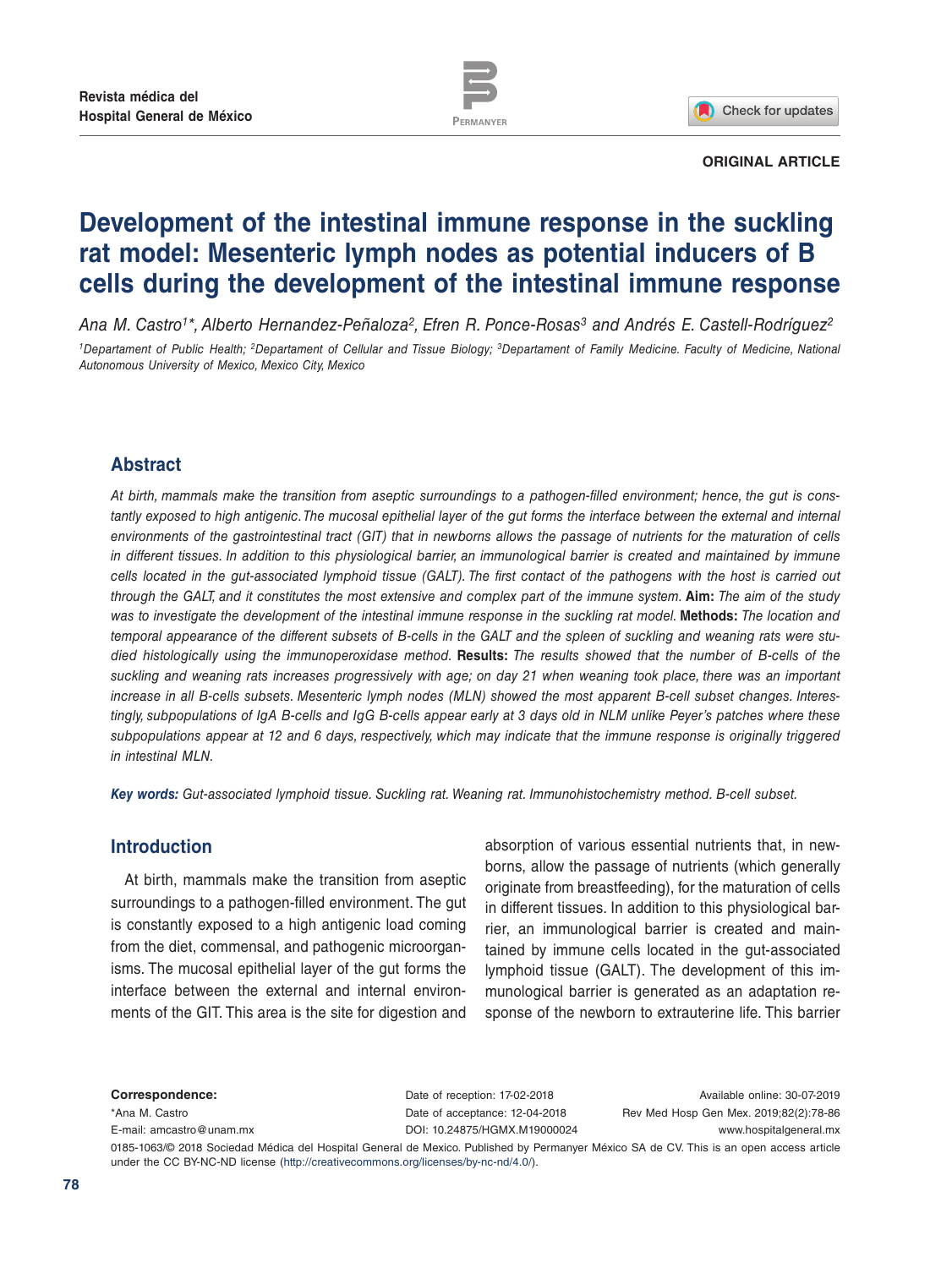is protected by numerous innate defense mechanisms, which operate in close cooperation with adaptive mu-cosal immunity<sup>[1](#page-8-0)</sup>.

The mucosa-associated lymphoid tissues make up the largest immune organ in the body, acting at several host-environmental interfaces, including the GIT, the bronchopulmonary, and genitourinary systems. The first contact of the microorganisms that enter the host by oral means is through the GALT, and it constitutes the most extensive and complex part of the immune system.

It is important to note that the adult gut mucosa con-tains some 80% of the body B-cells<sup>[2](#page-8-1),[3](#page-8-2)</sup> and at least 90% of microorganisms infecting human beings use the mucosa as portals of entr[y4.](#page-8-3)

Mucosal immunity provides a first defense line and is most abundantly expressed in the gut. The adaptive immunity of GALT is represented by antigen-presenting cells such as macrophages, dendritic cells, subpopulations of T cells, and subpopulations of B cells. These cells, through the interaction with the antigens, are transformed into plasma cells (PCs), producers of the different immunoglobulins (Igs). Within the Igs, the PCs produce dimeric IgA and pentameric IgM that can be exported through the secretory epithelium to the intestinal lumen<sup>2,3</sup>. IgA is the most important immunoglobulin in mucous membranes.

It is known that different factors modulate immune responses but, in the digestive tract, breast milk may play an important role in the maturation of the immune response, mainly in relation to GALT<sup>[5](#page-8-4)</sup>. In this sense, it has been demonstrated that besides nutrients and antibodies, breast milk contains cells $6,7$ , hormones. cytokines, and growth factors<sup>[8](#page-8-7),[9](#page-8-8)</sup> as a proline-rich pro-tein<sup>[10](#page-8-9)</sup> and an epidermal growth factor  $(EGF)^{11}$ . All of these biologically active factors not only facilitate the development of essential digestive functions but also regulate the maturation of the intestinal mucosal barrier<sup>12</sup>. In addition to their normal physiological functions, many of these factors have the capacity to stimulate the healing processes in the injured intestinal epithelium and play a role in the maturation of the immune system<sup>[12](#page-8-11)</sup>. Colostral cells are immunologically reactive and elicit cell-mediated immunity and synthesize immunoglobulins, predominantly those of the IgA  $class<sup>13</sup>$  $class<sup>13</sup>$  $class<sup>13</sup>$ . A colostral proline-rich protein induces the growth and differentiation of resting B-cells. The capacity of this protein to induce both B-cell growth and differentiation may provide evidence that its central role is the establishment of an immune response in neonates<sup>[10](#page-8-9)</sup>. EGF is a peptide that produces a variety of biological responses, most of which involve regulation of cell replication, cell movement, and cell survival. In the GIT, EGF not only enhances proliferation and differentiation of epithelial cells but also has significant effects on healing damaged mucosa or on intestinal adaptation after injury<sup>11</sup>. The amino acid, L-glutamine is also present in the breast milk of the sow, and plays a dual metabolic role in newborn pig enterocytes acting as both a primary metabolic fuel and as an essential source of carbon and nitrogen for biosynthetic processes $14$ . In addition, L-glutamine is important for lymphocyte proliferation and generation of lym-phokines<sup>[15](#page-8-13),16</sup>. All these factors participate in the maturation of the immune system and in particular of the GALT, and this favors the protection of the individual in the presence of pathogens.

The intestine has defense mechanisms that limit the access of harmful substances to the organism, which is considered as the most effective barrier; these mechanisms are confirmed by GALT. The cellular components of GALT are in localized microenvironments, such as Peyer's patches (PPs), lamina propria, and mesenteric lymph nodes (MLN). The immune cells of GALT consist of T and B cells, macrophages and dendritic cells with distinctive phenotypic characteristics, and there are also other cell types within the system, including microfolded cells (M cells), Paneth cells, and intraepithelial lymphocytes. The hallmarks of the system are the sampling of luminal antigens by M cells and DCs, the antigen-driven priming and maturation of naive T and B cells, starting in PPs, their egress to MLN through lymphatics, and then their migration back to the LP of the gut, this is the homing of the immune cells in GALT<sup>1</sup>.

PPs are considered a major site for initiation of the local immune response in the gut via the capture of antigens by the lumen $17-20$  $17-20$ . However; others consider the PPs as an amplification system. It has been also suggested that the site of priming mucosal B-cell response may occur in the lymph nodes $21,22$ .

The present study describes the location and temporal appearance of the different subsets of B-cells in the GALT and the spleen, at different times in suckling and weaning rats. Furthermore, it shows that subpopulations of IgA B-cells and IgG B-cells appear early at 3 days old in MLN unlike PPs, where these subpopulations appear at 12 and 6 days, respectively, which may indicate that the immune response is triggered intestinal MLN originally.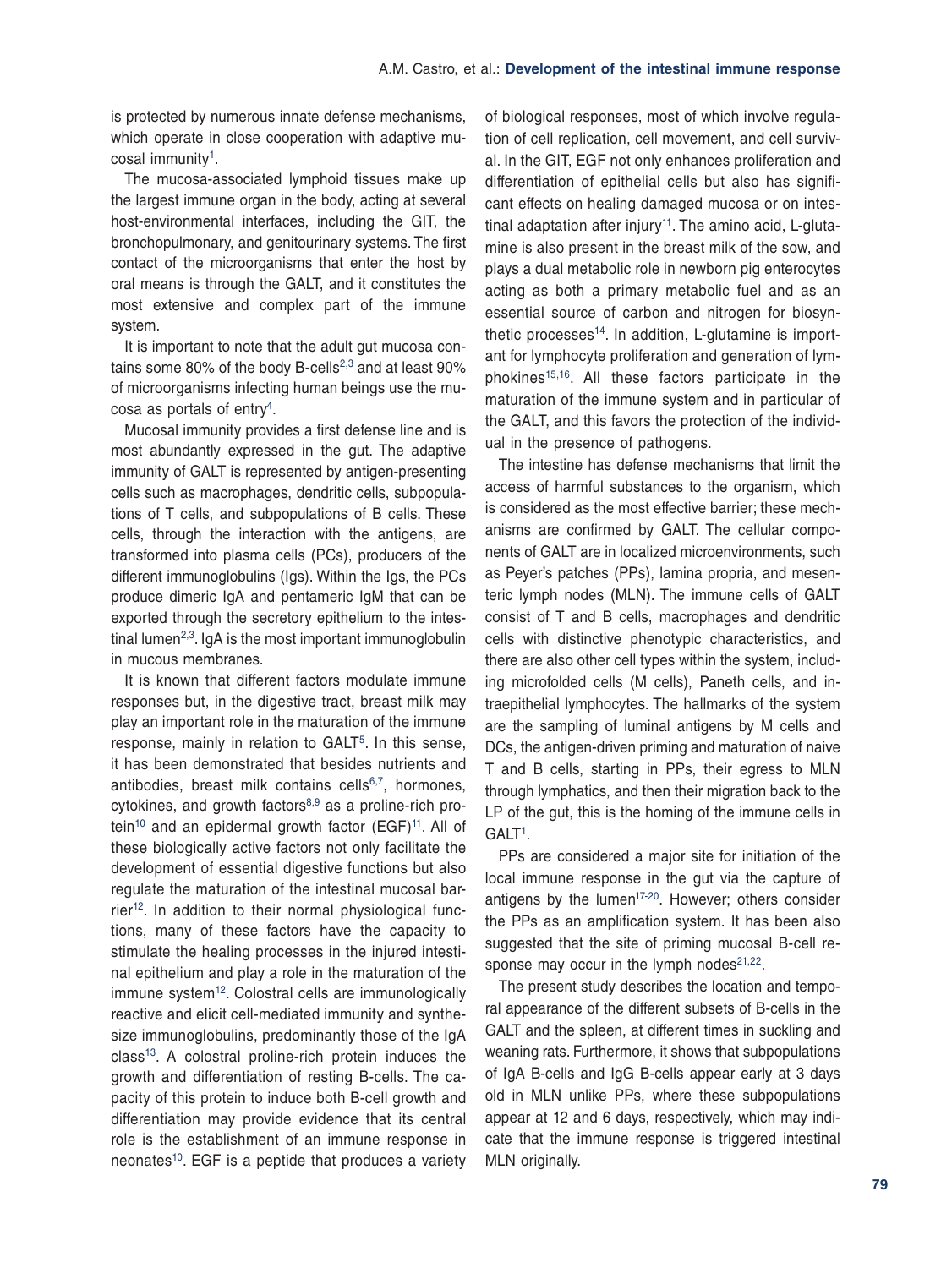### **Subjects and methods**

## *Animals*

Twenty-four suckling male Wistar rats were removed from the mother on 3, 6, 9, 12, 15, 18, 21, and 30 days of age. All animals were bred at UNAM vivarium where they were maintained at constant temperature and in light/dark cycles of 12 h each. Suckling rats were weaned on day 21 and fed with Purina Lab Rat Chow and water *ad libitum*. The suckling litters remained with the mother until the day of sacrifice. Two rat groups being formed for this purpose: group A, contained 3-, 6-, 9-, 12-, 15-, 18-, and 21-day-old rats, and group B, 30-day-old rats.

## *Tissues*

Following anesthesia (Pentobarbital sodium, Sedalpharma), 1 cm of each tissue was sampled as follows: duodenum (DU), at 5 mm after cardias; jejunum (JE) samples were taken moving in caudal direction at 5 mm spacing for different rat's ages, but always taking as a reference 2 cm away from the stomach. The ileum (IL) was cut immediately at the cecal appendix (AP), PPs were taken from the distal JE; the whole cecal AP was excised; a caudal portion of spleen was taken; and all noticeable MLN were obtained.

All tissues were fixed with 4% paraformaldehyde in phosphate buffer 0.1M (pH 7.4) during 3 h at 4°C, and then kept overnight in 10% PBS-sucrose at 4°C. The tissues were embedded in OCT resin (Ames) and frozen at −70°C for further analysis.

## *Immunohistochemistry*

For histological analysis,  $5 \mu$  slices of the different tissues were mounted on glass slides covered with poly-L-Lysine (Sigma Chemical Co., St. Louis, MO, USA). Conventional immunohistochemical procedures were performed<sup>23</sup>. Tissues were inhibited for their endogenous peroxidase activity with 3% methanol/ $H_2O_2$ , rinsed with 0.5% PBS-BSA, and incubated in monoclonal mouse biotin-conjugated anti-rat IgA (1:100), anti-rat IgG (1:100), and anti-rat IgM (1:100) antibodies (Serotec, Ltd., Oxford, England) for 1 h at 37° C. After rinsing with 0.5% PBS-BSA, sections were incubated for 30 min at 37°C with streptavidin-peroxidase complex (ICN Pharmaceuticals, Inc., Costa Mesa CA., USA). The slides were rinsed and the peroxidase reaction was developed with 3amino-9ethyl carbazole (Sigma Chemical Co., St. Louis, MO, USA) in acetate buffer 0.05M pH 5.5. Samples were counterstained with Mayer's

hematoxylin and mounted using ace-mounting (Zymed Laboratories, So. San Francisco, Calif., USA).

## *Quantitative evaluation of positive cell*

Positive cells were counted using an ocular grid, which was calibrated using a micrometer with a  $\times$ 40 lens. Ten fields were randomly chosen for each tissue. The fields had a surface of  $462,250 \mu m^2$ ; the results were converted to number of cells/mm2.

## *Statistical analysis*

Differences between counts in areas and sections of tissues were examined using SPSS for Windows 20: The statistical analysis was performed by the Mann–Whitney U-test a non-parametric test with two rat groups being formed for this purpose: group A contained 3-, 6-, 9-, 12-, 15-, 18-, and 21-day-old rats, and group B 30-day-old rats.

# **Results**

#### *Intestine*

B-cell subsets were mostly observed in the LP of the intestinal villus and crypts, beginning the surface expression of B-cells receptor on day 3. B-cell subsets increased with age, reaching the maximum number at weaning ([Figs. 1](#page-3-0)[-3](#page-5-0)).

IgA-positive B-cells were absent in all portions of the small intestine in 3-day-old rats, but they began to appear by day 6 when a few scattered cells surrounding the intestinal crypts were observed in the LP. B-cells bearing IgA receptors increased with age [\(Fig. 1\)](#page-3-0) reaching the highest number at weaning [\(Figs. 1](#page-3-0) [and 4A and B\)](#page-6-0). There were significant differences in the number of IgA-positive B-cells between Group A and Group B (DU p < 0.05, JE p< 0.001, and ileum p< 0.001).

On day 3, IgM-positive B-cells were observed in the small intestine. These IgM-positive B-cells were observed in DU, JE, and ileum (IL); and they increased with age [\(Fig. 3\)](#page-5-0). Significant differences were only found in the number of IgM positive B-cells in the IL ( $p < 0.05$ ). Enterocytes were negative to anti-IgM antibodies at all ages.

The anti-IgG antibody gave diffuse staining in the intestine LP. There were no IgG-positive B-cells on day 3; however, a few cells were seen on day 9, which became clear at weaning when the maximum level was reached [\(Fig. 2](#page-4-0)). Significant differences were only seen in the number of IgG-positive B-cells for the JE  $(p = 0.005)$  and the ileum  $(p < 0.005)$ .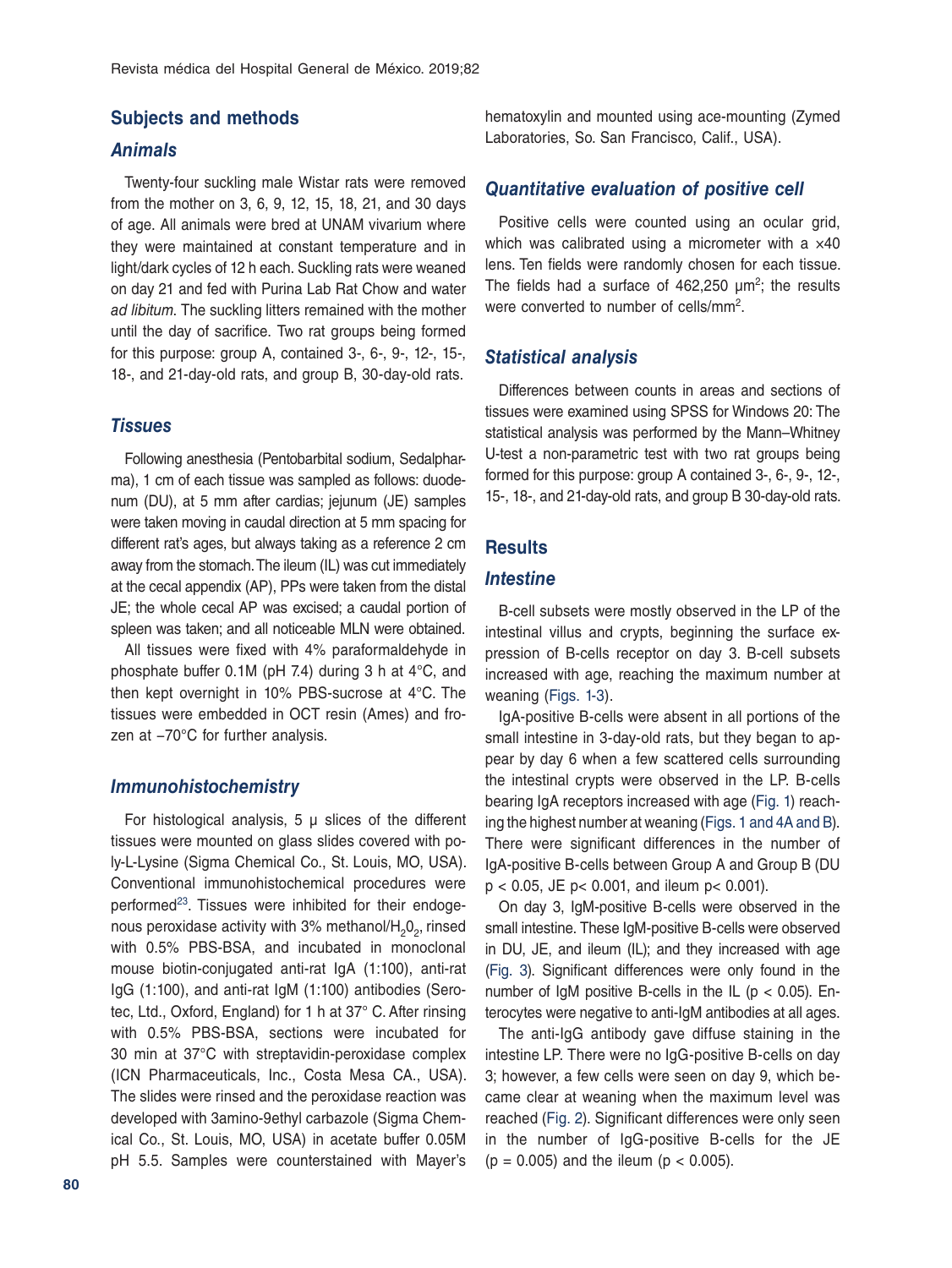<span id="page-3-0"></span>

**Figure 1.** Number of IgA B-cells in the duodenum, jejunum, ileum, ileocecal appendix, Peyer's patches, lymphoid nodes, and spleen in rats of 3, 6, 9, 12, 15, 18, 21, and 30 days old, with immunoperoxidase technique. Each point corresponds to three rats  $\pm$  E-std.

It was evident that all subsets increased at weaning. This increase was more pronounced in subpopulations of IgA-positive B-cells and IgG-positive B-cells.

On day 3, IgA-positive enterocytes [\(Fig. 4C\)](#page-6-0) were present in the JE and ileum, but none were found in the DU. By day 9 positive enterocyte staining disappeared.

# *Cecal AP*

Rat AP grew fast, and by the  $9<sup>th</sup>$  day, it was larger than the stomach. On day 3, the AP showed no subset of B-cells. IgM-positive or IgG-positive B-cells appeared on day 6 and were mostly located in the marginal zone of the primary lymphoid follicle (LF) [\(Fig. 4E\)](#page-6-0); IgA-positive cells were present on day 9. In the AP, all B-cell subsets increased with age (Figs. [1-3\)](#page-5-0). In addition, in a similar way to the intestine, cecal AP enterocytes were positive to IgA from day 3-6 [\(Fig. 4C](#page-6-0)). There were no significant differences between the subsets of B-cells in the AP.

# *PP*

B-cells of PPs showed all subsets of B-lymphocytes. They were present in the lamina propria (LP) of the intestinal villi in the sub-epithelial region known as the dome area. However, IgA-positive B-cells were observed surrounding PP in the interfollicular area until day 12 and on day 30; the number of this cell subset increased significantly (Fig. 1). The statistical analysis showed that there was a significant difference  $(p < 0.005)$  in the number of IgA-positive B-cells between the rats in Group A and those in Group B.

IgM-positive cells were present in the PP by day 3 [\(Fig. 4D\)](#page-6-0) and IgG- positive cells at day 6 with few cells being scattered in the periphery. These cell subsets increased progressively, but at weaning IgG subsets increased significantly [\(Figs. 2](#page-4-0), [and 3\)](#page-5-0). There were significant differences between the number of IgM-positive B-cells  $(p < 0.001)$  and IgG-positive B-cells (p < 0.05) between Group A and Group B.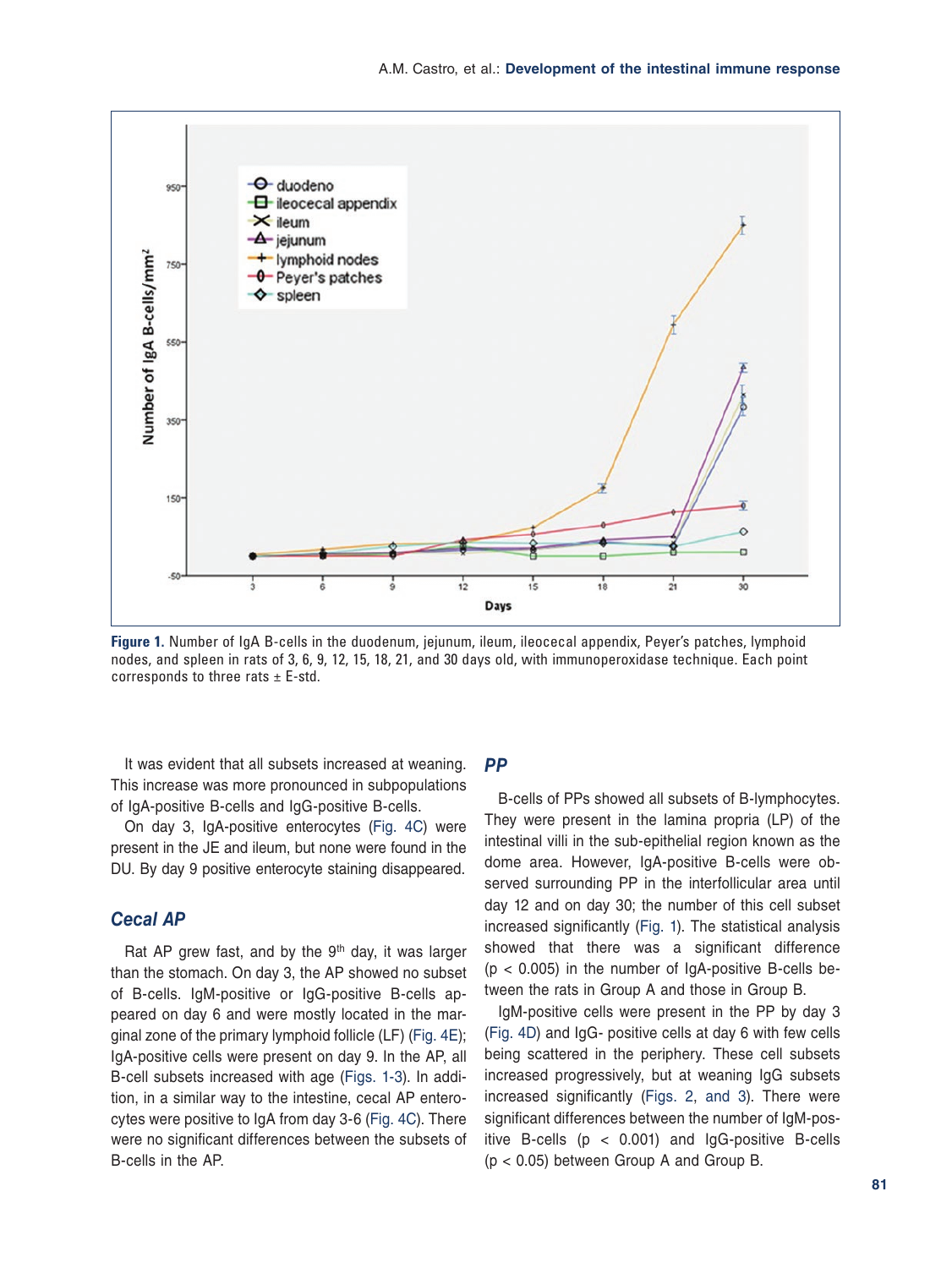<span id="page-4-0"></span>

**Figure 2.** Distribution of positive immunodetected B cells in the gut (GALT) system and spleen of suckling rats. **A and B**: IgA B-cells (arrows) in lamina propria of the duodenum and ileum (×20); **C:** IgA positive appendix (AP) enterocytes (×100); **D:** IgM B cells in the lymphoid follicle (LF) of Peyer's patches (×20); **E:** IgM B cells in the LF of ileocecal AP (×40); **F:** IgM B cells in the secondary LF of spleen (×40); **G:** lymph node (×4); **H:** IgM B cells in the lymph node (×40); **I:** IgA B cells in the lymph node (×20). Stained with biotin-conjugated monoclonal mouse anti-rat antibodies.

# *MLN*

In the newborn rat, the MLNs were long in shape [\(Fig. 4G and H](#page-6-0)) and were clearly divided into two zones: a dorsal zone densely populated with diffuse lymphoid tissue and lymph follicles; and a ventral zone

poorly populated with lymphocytes, which had apparent reticular fibers and numerous macrophages located in the medullary cords [\(Fig. 4H\)](#page-6-0). At 30 days of age, the shape of MLN looked like that of an adult rat; the dorsal zone corresponds to the cortex and the ventral zone to the medulla of the lymph node [\(Fig. 4H and I](#page-6-0)).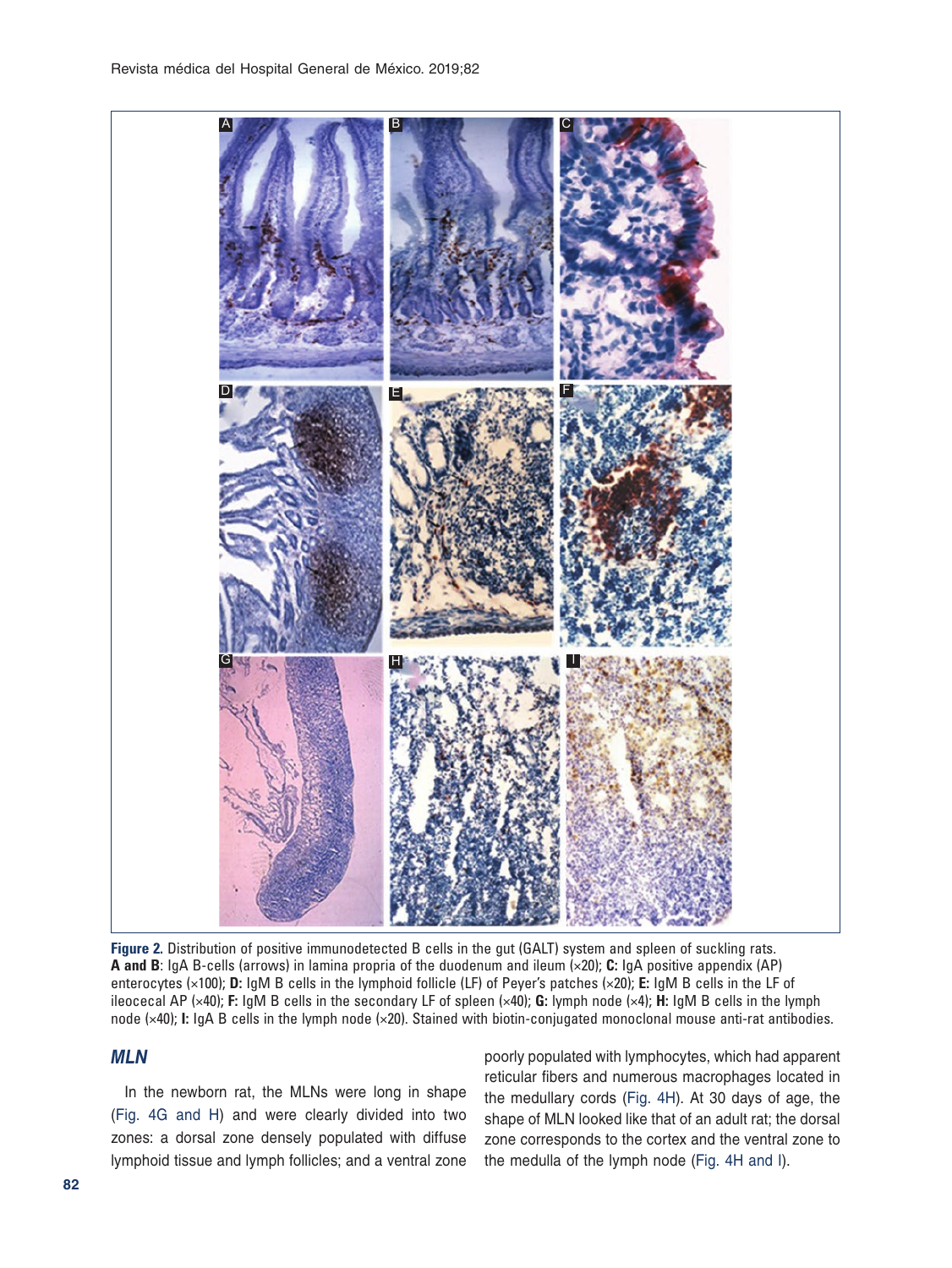<span id="page-5-0"></span>

**Figure 3.** Number of IgG B-cells in cells in the duodenum, jejunum, ileum, ileocecal appendix, Peyer's patches, lymphoid nodes, and spleen in rats of 3, 6, 9, 12, 15, 18, 21, and 30 days old, with immunoperoxidase technique. Each point corresponds to three rats  $\pm$  E-std.

All B-cell subsets were present from 3 days of age and increased progressively. IgA-positive B-cells were mainly scattered throughout the dorsal zone in the diffuse lymphoid tissue. There were significant differences in the number of IgA-positive B-cells between Groups A and  $B$  ( $p < 0.001$ ). Numerous IgM-positive and IgG-positive B-cells were mainly located in the MLN, although some could be observed in the diffuse tissue as well, and there were significant differences ( $p < 0.001$ ) for both subsets of B-cells.

At all suckling ages, there were more IgM-positive B-cells than IgG-positive B-cells, and at weaning both subsets of B cells were increased ([Figs. 2](#page-4-0) and 3).

## *Spleen*

In neonatal rats, the spleen contained large areas of hemopoietic red pulp and only small zones of white pulp, which were represented by accumulations of lymphocytes around the arterioles. In general terms,

immunoperoxidase staining demonstrated that B-cells were distributed in both white and red pulp, and all B-cell subsets increased with age ([Figs. 1-](#page-3-0)3). The statistical analysis only showed significant differences in the number of IgG-positive B-cells ( $p < 0.05$ ) and IgM-positive B-cells (p < 0.005) between Group A and Group B.

IgA-positive B-cells appeared on day 6 forming clusters in the periarteriolar lymphoid sheath (PALS).

IgM-positive B-cells were observed to be scattered in the red and white pulp of the rat's spleen for 3 days of age. However, on day 6, these IgM-positive B-cells were located mostly in the white pulp: in the PALS and mainly in the manto and dark zone of the LF germinal centers [\(Fig. 4F\)](#page-6-0). IgG-positive B-cells had a similar pattern both in appearance and distribution as IgM-positive B-cells. In all ages of suckling rats, IgM-positive B-cells were more numerous than IgG-positive B-cells, but at weaning, IgG-positive B-cells increased, but not to the level of the IgM-positive B cells [\(Figs. 2](#page-4-0) and 3).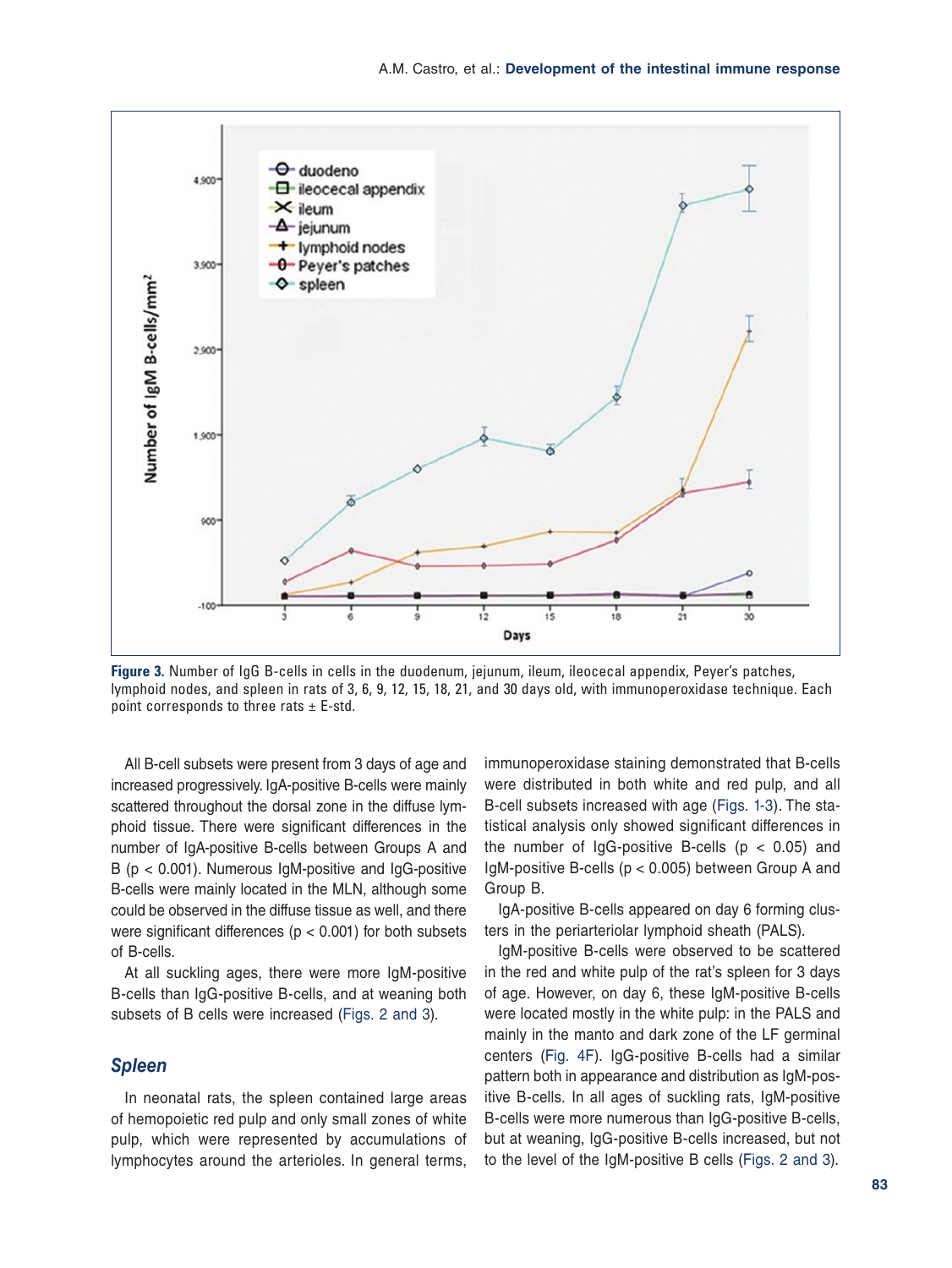<span id="page-6-0"></span>

**Figure 4.** Number of IgM B-cells in cells in the duodenum, jejunum, ileum, ileocecal appendix, Peyer's patches, lymphoid nodes, and spleen in rats of 3, 6, 9, 12, 15, 18, 21, and 30 days old, with immunoperoxidase technique. Each point corresponds to three rats  $\pm$  E-std.

Megakaryocytes, located in red and white pulp, were observed in rats for 3 days of age. These cells were stained with anti-IgG antibodies, but not with anti-IgM and anti-IgA antibodies. The number of megakaryocytes was reduced at weaning.

## **Discussion**

It is known that different factors modulate immune responses, but in the digestive tract, breast milk may play an important role in the maturation of the immune response, mainly in relation to GALT<sup>5</sup>. In this sense, it has been demonstrated that besides nutrients and an-tibodies, breast milk contains cells<sup>[6](#page-8-5)[,7](#page-8-6)</sup>, hormones, cytokines, and growth factors $8-11$  $8-11$ . All of these biologically active factors not only facilitate the development of essential digestive functions but also regulate the matura-tion of the intestinal mucosal barrier<sup>[12](#page-8-11)</sup>. Colostral cells are immunologically reactive and elicit cell-mediated immunity and synthesize immunoglobulins, predominantly those of the IgA class<sup>13</sup>.

**84**

On the other hand, the adaptive coevolution of mammals and bacteria led to the establishment of commensal and symbiotic relationships that have contributed to the development of the immune system and mainte-nance of normal physiology<sup>[24,](#page-8-20)[25](#page-8-21)</sup>. Indeed, recognition of commensal bacterial products through toll-like receptors plays a critical role in epithelial homeostasis, by inducing secretion of protective factors which strengthen epithelial resistance to pathogens and plays an important role in the induction of the immune response in the intestine<sup>26</sup>.

In the present study, all subsets of B-cells increased with age; this is largely due to the different factors present in breast milk. IgM B-cell subsets were the first to colonize the GALT and spleen. B-cell subsets are modified during cell development to be activated. Immature B-cells that have never been exposed to an antigen are known as naive B-cells and express IgM or IgD molecules on the cell surface. Activation of B-cells induces immunoglobulin class switching, which results in the transformation of B-cells into plasmatic cells that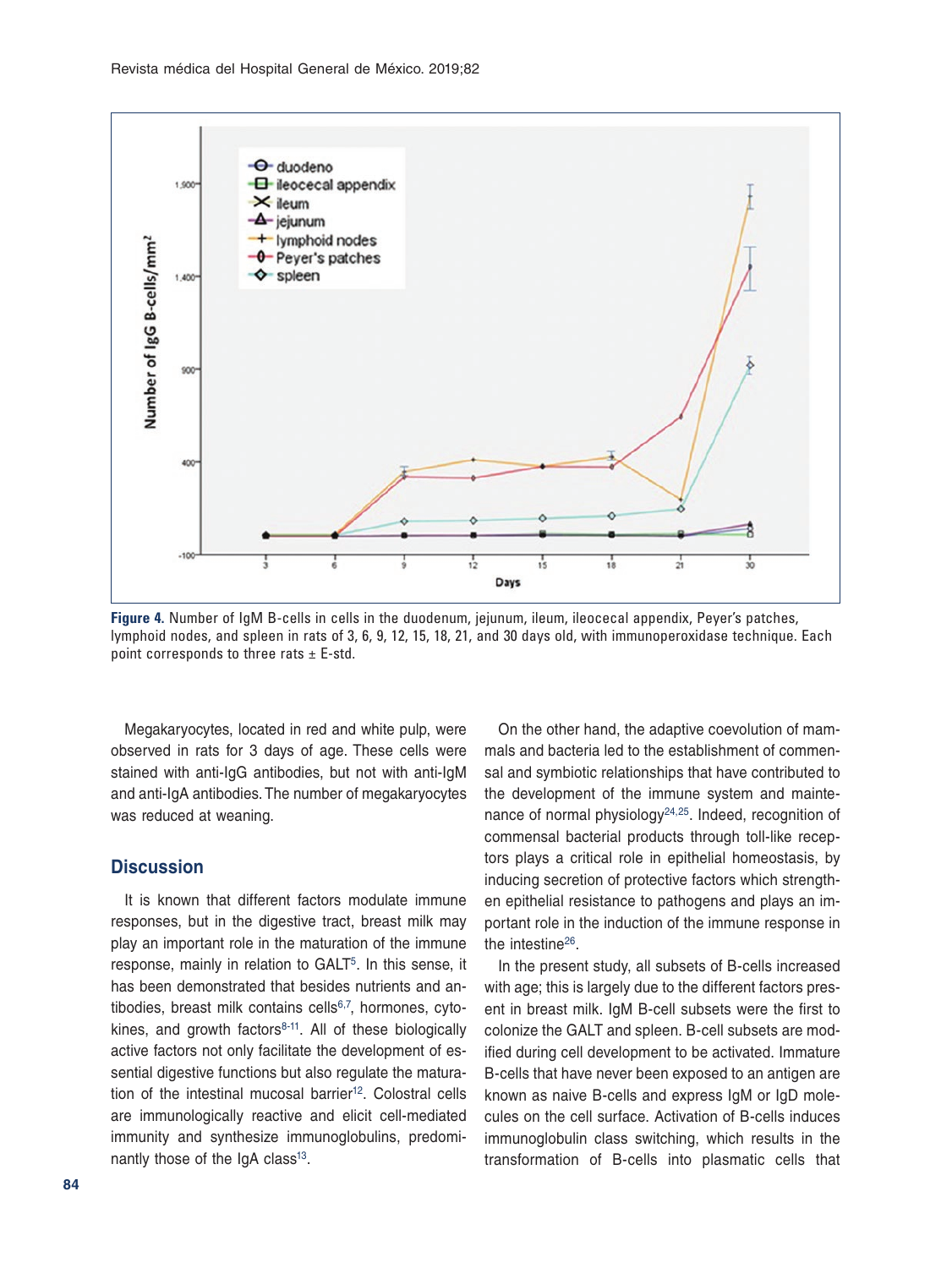produce different antibody isotypes. In this work, this is supported by the posterior appearance of IgA and IgG B-cell subsets in the GALT and spleen. Many factors may induce the switching of IgM-positive B-cells to IgA-positive and IgG-positive B cells: the special microenvironment generated by lymphoid and non-lymphoid elements such as enterocytes, fibroblasts, follicular dendritic cells, Il-6, Il-10, and probably other cytokines and chemokines produced by LP stromal cells $27,28$  $27,28$ , besides external factors such as microorganisms and breast milk. In this sense, it is well known that breast milk contains growth factors, which can play a role in the maturation of  $GALT^{8,9}$  $GALT^{8,9}$  $GALT^{8,9}$  $GALT^{8,9}$  $GALT^{8,9}$ . Nucleotides from milk have a determinant action in the development of the GALT<sup>8</sup>. In addition, a proline-rich protein<sup>10</sup> and breast milk L-glutamine[29](#page-8-25) participate in the proliferation of lymphoid cells in TGI, while EGF not only enhances proliferation and differentiation of epithelial cells but also has significant effects on healing damaged mucosa or intestinal injury adaptation<sup>11</sup>.

The observations from this study indicate that the number of all B-cell subsets in the gut increases with age; but at weaning, when higher ingestion of microorganisms occurs, there is an important increment of IgA and IgG-positive B-cells as well as a stabilization of the IgM subset. It is likely that bacterial lipopolysaccharides (LPS) induce switching of B-cells from IgM to B-cells IgG3 and IgG2b, even in the absence of T-cells as de-scribed by Rothman<sup>[30](#page-8-26)</sup>. Furthermore, transforming growth factor β enhances secretion of IgA only when IgM-positive B-cells are stimulated by LPS<sup>31</sup>.

PPs are considered a major site for initiation of the local immune response in the gut through the capture of antigens by the lumen<sup>17-20</sup>. However, others consider the PP as an amplification system. It has been also suggested that the site of priming mucosal B-cell response may occur in the draining lymph nodes $21,22$  $21,22$ . Van den Broeck et al.<sup>32</sup> used F4 fimbriae of enterotoxigenic *Escherichia coli* to induce stimulation of the mucosal immune system in pigs, and the results showed that antibody-secreting cells of the IgG and IgA isotypes appear in MLN on the  $7<sup>th</sup>$  day of age, and in PPs on the  $11<sup>th</sup>$  day of age. These data support the fact that antigens initially interact with MLN cells and subsequently with PPs cells amplifying the system<sup>32</sup>.

The observations in this study showed that all B-cell subsets appear in the MLN on the  $3<sup>rd</sup>$  day of age. However, IgA and IgG-positive cells were absent at this time in the LP, AP, and PPs. The largest number of IgA-positive and IgG-positive B-cells was observed in MLN, in 3-30-days-old rats. The most significant changes in B-cell subsets were in the MLN. It is possible that the antigens that reach the intestine are captured by intestinal lymphatic vessels and then transported via afferent lymphatic vessels to the MLN. In the MLN, these antigens may have induced B-cell differentiation from IgM B-cells to IgA-positive and IgG-positive B-cells, which migrated to the secretory and systemic immune system. Furthermore, migration of lymphocytes from the MLN to the LP and PPs may occur because they share specific vascular addressins in the high endothelial venules  $33,34$  $33,34$ .

The staining of ileon and AP enterocytes by IgA on day 3 could be due to endocytosis of colostral IgA. It has been demonstrated that colostrum IgG molecules are endocytized through ligand-receptors, predominantly in the distal portions of the rat's small intestine<sup>35,36</sup>. These facts may explain the presence of IgA in the cytoplasm of newborn rat enterocytes. On the other hand, it is considered that the IgA mediates intracellular neutralization of endotoxins within epithelial cells and thus inhibits the proinflammatory pathway normally stimulated by endotoxins<sup>[37](#page-8-33)</sup>.

In the suckling rat's spleen, all subsets of B-cells were detected. On the 3<sup>rd</sup> day of age, IgM-positive B-cells were the most abundant subsets, and the IgM-B cells were scattered in the white pulp and around the vessels. These findings concur with those of Diikstra<sup>38</sup>. who described the appearance of B-cells in the spleen at birth. At weaning, IgG-positive B-cells increased significantly. This may be due to the antigenic stimulation by micro-organisms, which induces switching from IgM to IgG B-cells<sup>30</sup>.

In general terms, the present findings show a progressive increase of B-cells in all the tissues studied, including a sudden increment at weaning. It has been published that breast milk contains antibodies, immu-nologically reactive cells<sup>6</sup>, mitogenic factors<sup>10,[29](#page-8-25)</sup>, cytokines, and growth factors $8$ . We think that probably these factors are the inducers of the growth and differentiation of immunological cells and may have an important role in the development of GALT. The present study about normal development and distribution of B-cell subsets in different organs of the GALT and the spleen contributes to the knowledge of the effects of suckling and weaning on tissues studied in the rat model. Furthermore, this study shows the presence of all B cell subpopulations studied in MLN at 3 days of age unlike what happens in PPs, where activated B cell subpopulations appeared at 6 and 12 days old. This allows us to propose that priming originally occurs in MLN and later in PPs.